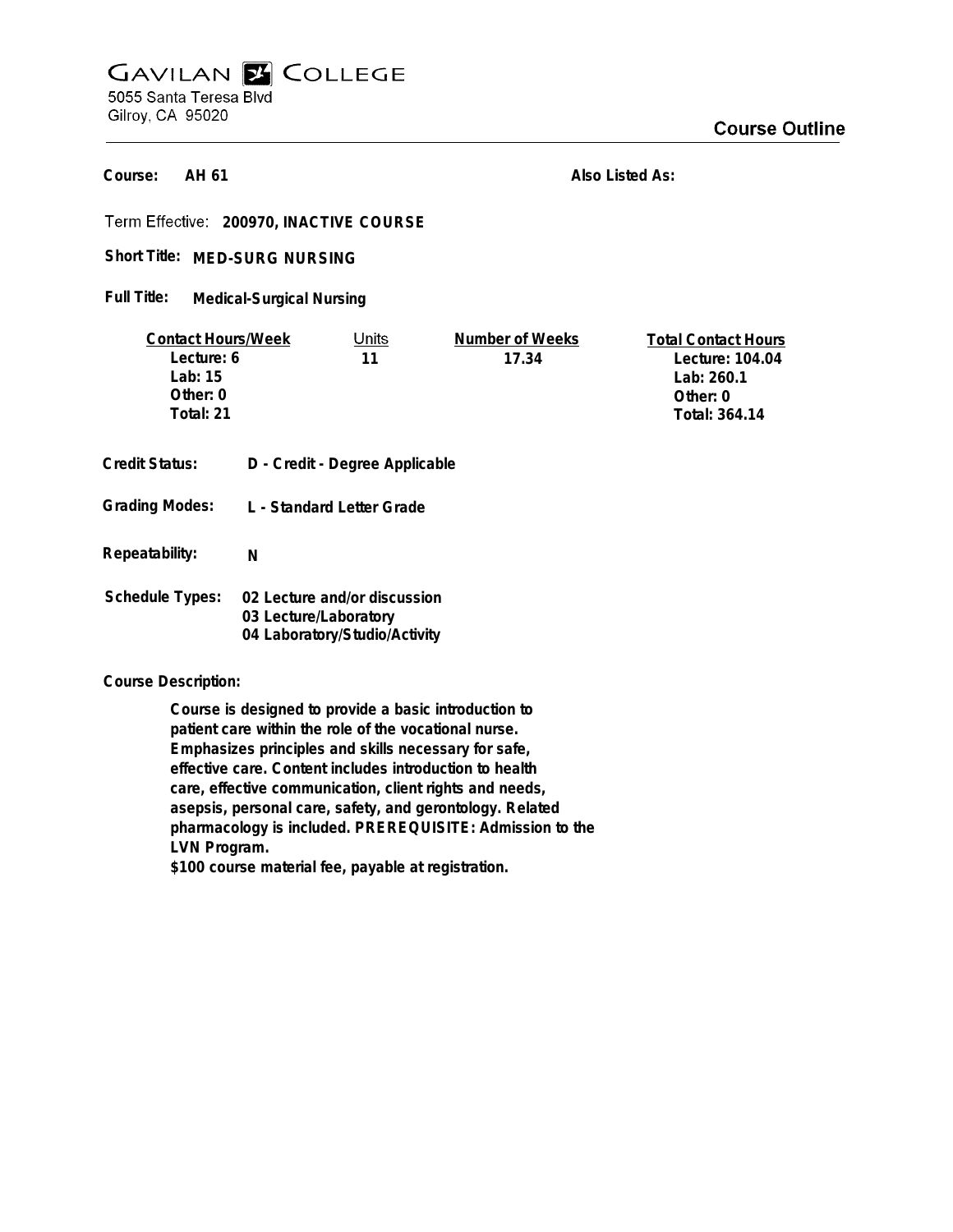**ARTICULATION and CERTIFICATE INFORMATION Associate Degree: CSU GE: IGETC: CSU TRANSFER: Transferable CSU, effective 200470 UC TRANSFER: Not Transferable PREREQUISITES: COREQUISITES: STUDENT LEARNING OUTCOMES:**

**individualize the plan to a specific patient. ILO: 2,1,3,4,6,7 Measure: Written careplans, Clinical evaluations 2. Students will use principles of college-level mathematical concepts to correctly calculate medication dosages and intravenous solution flow rates. ILO: 2,3 Clinical evaluations, Clinical calculation exams (required to pass the course) 3. Students will interact effectively with people of all ages, many cultures and ethnicities demonstrating awareness of the students' own values and opinions, as well as awareness and respect of the opinions and values of others. ILO: 4,6 Clinical evaluations, Classroom participation in discussions regarding ethical dilemmas of patient care process recordings. 4. Students will use therapeutic nursing interventions which reflect**

**1. Students will analyze pre-written patient plans of care and will**

**the standard of nursing practice. This will be exhibited by the student's ability to use psychomotor and psychosocial interventions which promote health; and prevent, minimize, or resolve problems as identified by the nurse and patient. Therapeutic interventions are independent actions grouped in theory-based research and experiences. ILO: 2,1,3,4,6**

**Clinical evaluations mid and end of semester, Written and/or actual care plans each week, California exam for certification, or NCLEX Nursing Licensure Exam.**

**5. Student will reflect creative and critical thinking skills.**

**Creative and critical thinking is characterized by openness of inquiry, ability to ask pertinent questions, production of new ideas, flexible problem solving, examination of underlying assumptions, and an ability to present diverse perspectives.**

**ILO: 2,1,3,4,6**

**Measure: Written course work, Classroom presentations, Case studies, Exams**

**6. Students will communicate clearly, verbally and in writing using appropriate grammar, vocabulary and word usage with patients, peers, facility staff and instructors representing diverse populations and viewpoints.**

**ILO: 1,2,3,4,6**

**Written course work, Clinical evaluations, Essay questions on quizzes,**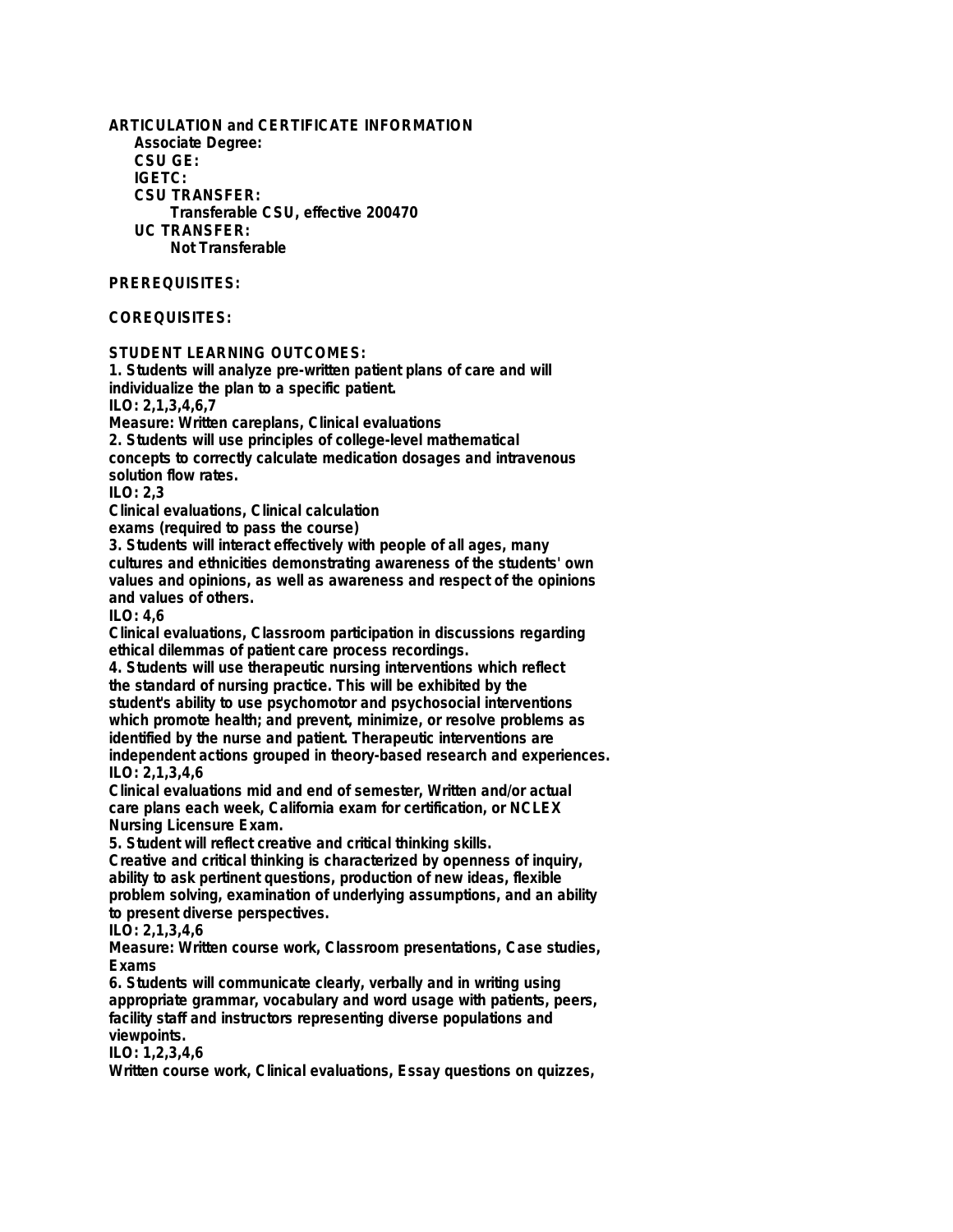**exams, Interactive classroom assignments using computer software 7. Students will demonstrate appropriate active listening skills using techniques of therapeutic communication to verify that communication has been accurately interpreted. Students will use language interpreters at appropriate times in the clinical settings. ILO:**

**1,2,3,4,6**

**Classroom presentations, Role play with instructor evaluation, Clinical evaluations**

**8. Students will critically analyze data from textbooks, patient charts including electronic charts, dictionaries, reference books, and the internet. Apply theoretical concepts and facts to real life situations, with computer simulated patient situations and exams. ILO: 2,3,4,5,6,1**

**Written course work, Clinical evaluations, Exams**

**9. Students will utilize nursing process to prioritize and organize nursing care and to problem solve. Nursing process includes:**

**a. Assessment of objective and subjective patient data**

**b. Analysis of data using the information to develop patient outcomes in planning patient care**

**c. Identify and implement appropriate nursing interventions to meet expected outcomes**

**d. Revise the plan of care as needed based on the information from the evaluation**

**ILO: 2,1,3,4,6**

**Measure: Written careplans, Active care plans in the clinical setting, Clinical evaluations,**

**Case studies using actual patients**

**TOPICS AND SCOPE:**

**Inactive Date: 05/11/2009 Inactive Term: Fall 2009 Please see course content in the Master Course Outline located in the Curriculum Specialist's office. ASSIGNMENTS: Each week the student will read appropriate chapters of the text and complete assigned exercises in workbook.**

**METHODS OF INSTRUCTION:**

**Lecture, lab, skills Demonstration, Return Demonstration METHODS OF EVALUATION: The types of writing assignments required: Written homework Reading reports Lab reports Essay exams Term papers Other: Classroom presentations, internet assignments The problem-solving assignments required: Homework problems Quizzes Exams Other: Minimum 85% competency level pass/fail only The types of skill demonstrations required: Class performance**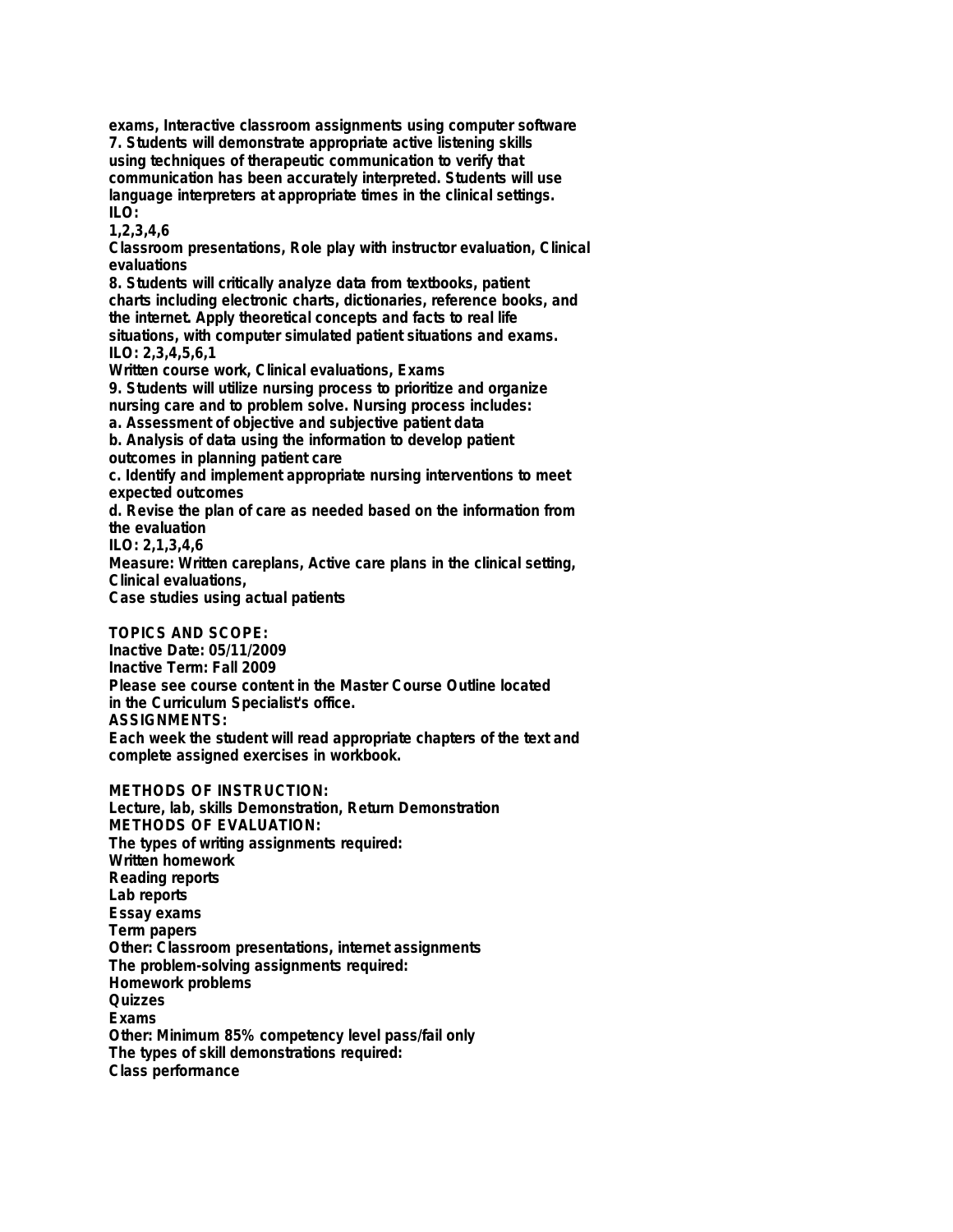**Performance exams Other: Case studies, computer programs The types of objective examinations used in the course: Multiple choice True/false Matching items Completion Other: Calculations Other category: None The basis for assigning students grades in the course: Writing assignments: Problem-solving demonstrations: 5% - 10% Skill demonstrations: 20% - 80% Objective examinations: 30% - 90% Other methods of evaluation: 0% - 0%**

**REPRESENTATIVE TEXTBOOKS:**

**TEXTS: DAM = ^uDimensional Analysis for Meds^s, with CD ROM, Curren & Munday. Thomson/Delmar, 2001. DAMAG = ^uDimensional Analysis Assistant Guides^s (for Math), Gavilan, 2002 Edition. DOE = ^uNursing Care Plans^s (6th Edition), Doenges & Moorhouse. Davis, 2002. FON = ^u Foundations of Nursing^s, (4th Edition), Christensen & Kockrow. Mosby, 2002. HO = ^uAH 61 Selected Reading & Lecture Notes^s, Gavilan, 2002 Edition. INCA = ^u Introductory Nursing Care of Adults^s, (3rd Edition), Linton, et al. Saunders, 2000. NICS = ^u Nursing Interventions & Clinical Skills^s, (3rd Edition), Elkin, Perry & Potter. Mosby, 2003. PHARM = ^u Pharmacology and the Nursing Process^s,, (3rd Edition), Lilley/Aucker. Mosby, 2003. PHARM WB = ^u Pharmacology and the Nursing Process Workbook^s,, (3rd Edition), Lilley/Aucker. Mosby, 2003. PHO = ^u Pharmacology Handouts & Lecture Notes^s,, Gavilan, 2002 Edition. STAT = ^u Strategies, Techniques and Approaches to Thinking^s, (2nd Edition), de Castillo. Saunders, 2002. VCE = ^u Virtual Clinical Excursions for INCA^s, Linton, et al. Saunders, 2000. REQUIRED REFERENCE BOOKS: Malarkey, McMorrow, ^uLaboratory Tests & Diagnostic Procedures^s (2nd Edition). Saunders, 2000. Mosby's Medical, Nursing, & Allied Health Dictionary (6th Edition). Mosby, 2002. PDR Nurse's Drug Handbook, 2004 Edition. Thomson/Delmar Reading level of text: 17th grade level. Verified by: K. Bedell**

**Other Materials Required to be Purchased by the Student: Malpractice**